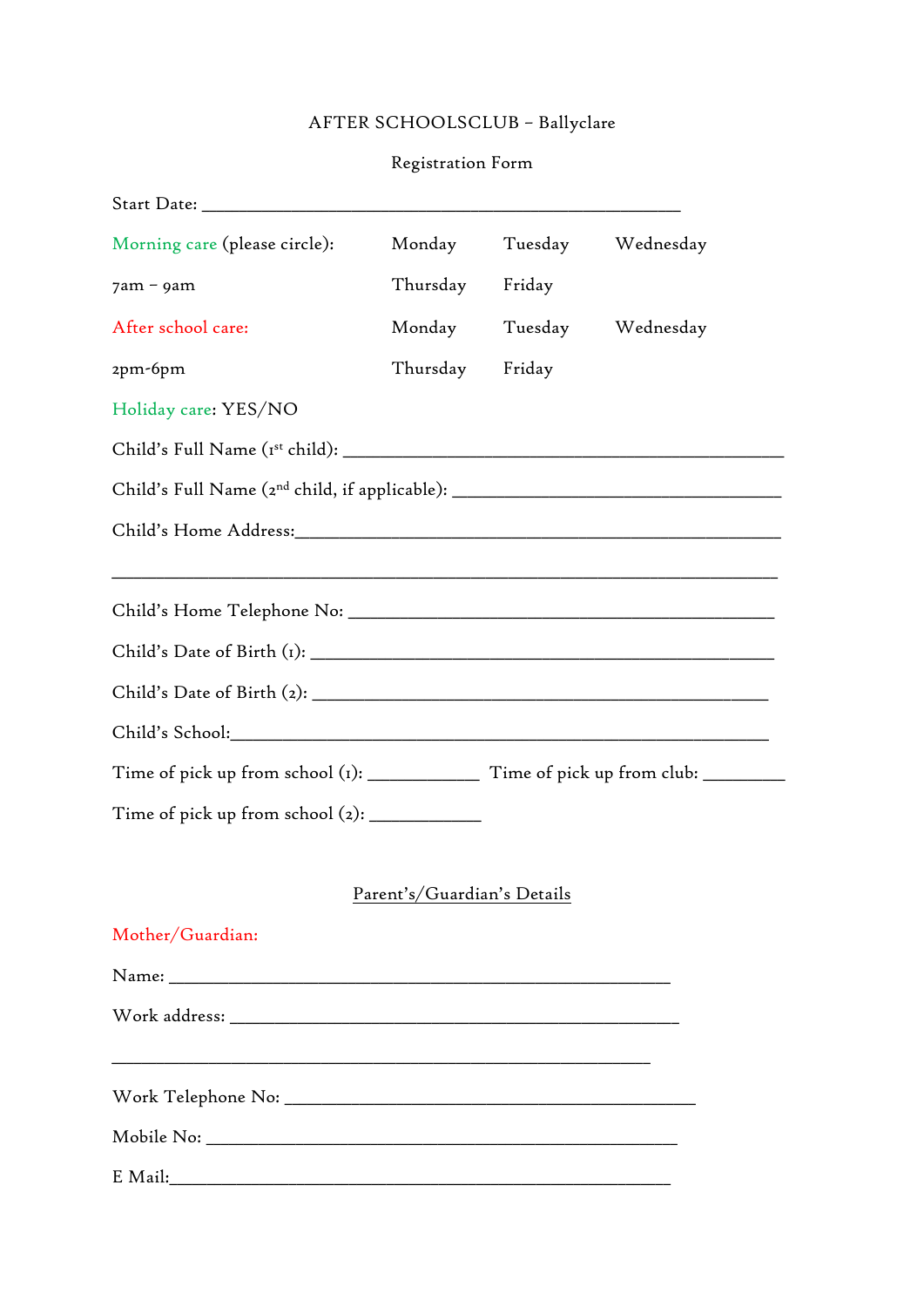#### Father/Guardian:

|                       | Emergency Contact Details - if we could not reach parents/guardians                                     |
|-----------------------|---------------------------------------------------------------------------------------------------------|
|                       |                                                                                                         |
|                       | <u> 1999 - Jan James James, Amerikaansk politiker (* 1908)</u>                                          |
|                       | Relationship to child: eg: Aunt/family friend:__________________________________                        |
| Asthma, Epilepsy etc: | Does your child suffer from any chronic conditions, illnesses or special needs e.g. Diabetes,<br>Yes/No |
|                       |                                                                                                         |
|                       |                                                                                                         |
| Cream etc: Yes/No     | Does your child suffer from any allergies, e.g. Eczema, Hay Fever, Conjunctivitis, Sun                  |
|                       | I do/do not give permission for my child to be taken to hospital in case of an emergency.               |
|                       | I do/do not give permission for my child to receive basic First Aid if required.                        |
|                       |                                                                                                         |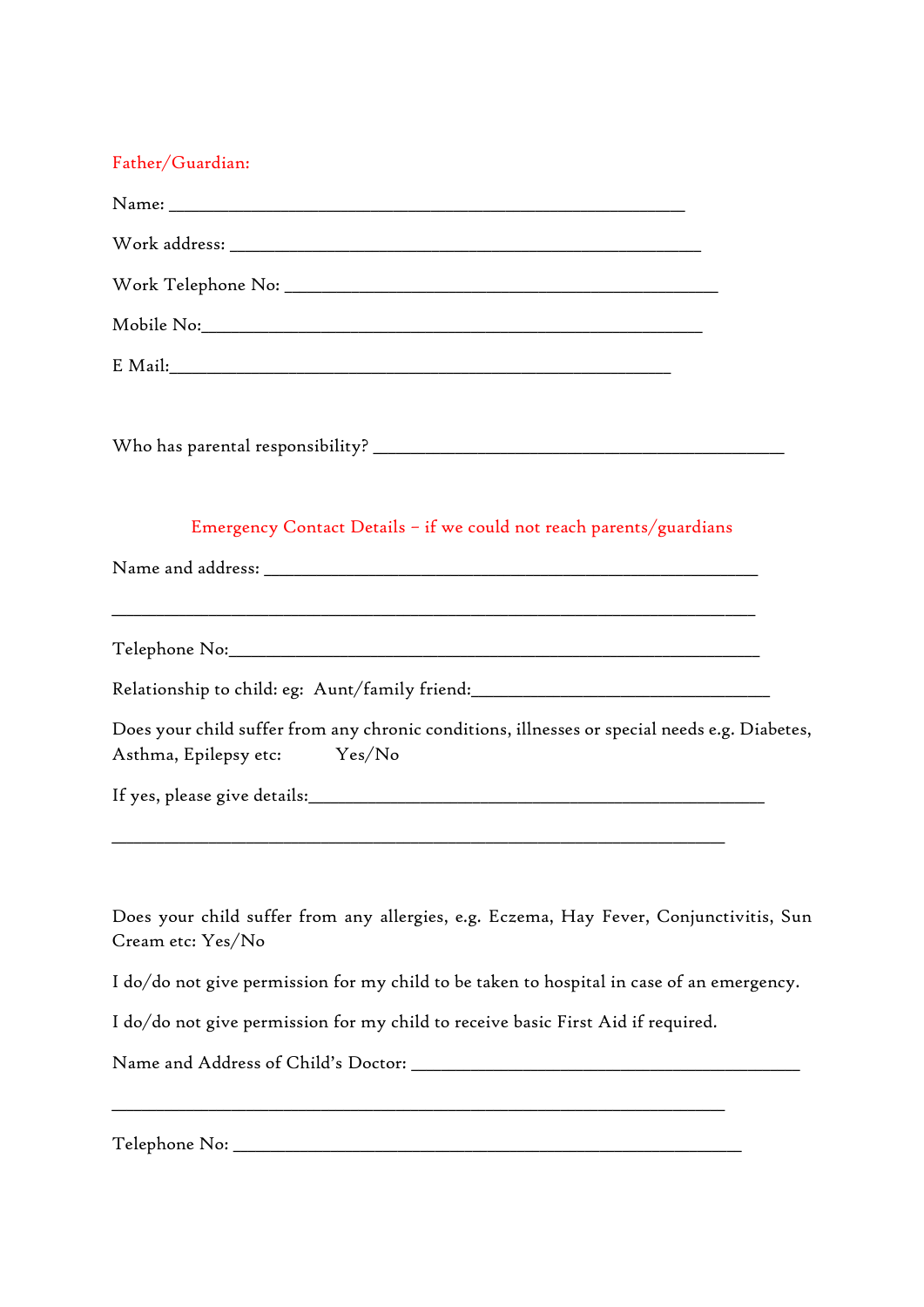#### IMMUNISATIONS

Please tick the appropriate box.

|                         | Approx Age | $($ If<br>Date | Yes | No |
|-------------------------|------------|----------------|-----|----|
|                         |            | Known)         |     |    |
| <b>DIPTHERIA</b>        | 2 months   |                |     |    |
| <b>TETANUS</b>          |            |                |     |    |
| WHOOPPING               |            |                |     |    |
| <b>COUGH</b>            |            |                |     |    |
| HIB                     |            |                |     |    |
| MENINGITIS C            |            |                |     |    |
| POLIO                   |            |                |     |    |
| <b>MMR</b><br>(Measles, |            |                |     |    |
| Mumps, Rubella          |            |                |     |    |
| PRE-SCHOOL              | 4-5 years  |                |     |    |
| MMR BOOSTER             |            |                |     |    |

Has your child any special dietary requirements? \_\_\_\_\_\_\_\_\_\_\_\_\_\_\_\_\_\_\_\_\_\_\_\_\_\_\_\_\_\_\_

Who is authorised to collect your child from the club: (Persons must be over 18 years of age)

1. Name: \_\_\_\_\_\_\_\_\_\_\_\_\_\_\_\_\_\_\_\_\_\_\_\_\_\_\_\_\_\_\_\_\_\_\_\_\_ Tel:

2. Name: \_\_\_\_\_\_\_\_\_\_\_\_\_\_\_\_\_\_\_\_\_\_\_\_\_\_\_\_\_\_\_\_\_\_\_\_\_ Tel:

\_\_\_\_\_\_\_\_\_\_\_\_\_\_\_\_\_\_\_\_\_\_\_\_\_\_\_\_\_\_\_\_\_\_\_\_\_\_\_\_\_\_\_\_\_\_\_\_\_\_\_\_\_\_\_\_\_\_\_\_\_\_\_\_\_\_\_\_\_\_\_\_\_\_\_\_\_\_\_\_\_\_

3. Name: \_\_\_\_\_\_\_\_\_\_\_\_\_\_\_\_\_\_\_\_\_\_\_\_\_\_\_\_\_\_\_\_\_\_\_\_\_ Tel:

|                                                                        | do give    | I do not give |
|------------------------------------------------------------------------|------------|---------------|
|                                                                        | permission | permission    |
| I give permission for my child to travel in club transport such as bus |            |               |
| or staff members cars for school pick ups or outings.                  |            |               |
| I give permission for my child to walk with a staff member to/         |            |               |
| from the club.                                                         |            |               |
| I give permission for my child to be in photos with other children at  |            |               |
| the club, which can be viewed by other club parents on                 |            |               |
| MyNurseryPal.                                                          |            |               |
| I give permission for my child to appear on the clubs Facebook page.   |            |               |
|                                                                        |            |               |
| Photographs/videos-I give permission for my child to appear on         |            |               |
| the clubs website/ marketing material.                                 |            |               |
| I give permission for my child to interact with animals at the club    |            |               |
| or on club outings.                                                    |            |               |
| I give permission for my child to participate in supervised outdoor    |            |               |
| activities.                                                            |            |               |
| I give permission for my child to participate in supervised daytrips.  |            |               |
|                                                                        |            |               |
| I give permission for my child to use cosmetics such as face paint,    |            |               |
| make-up and nail polish.                                               |            |               |
| I give permission for my child to have sun cream applied.              |            |               |
|                                                                        |            |               |